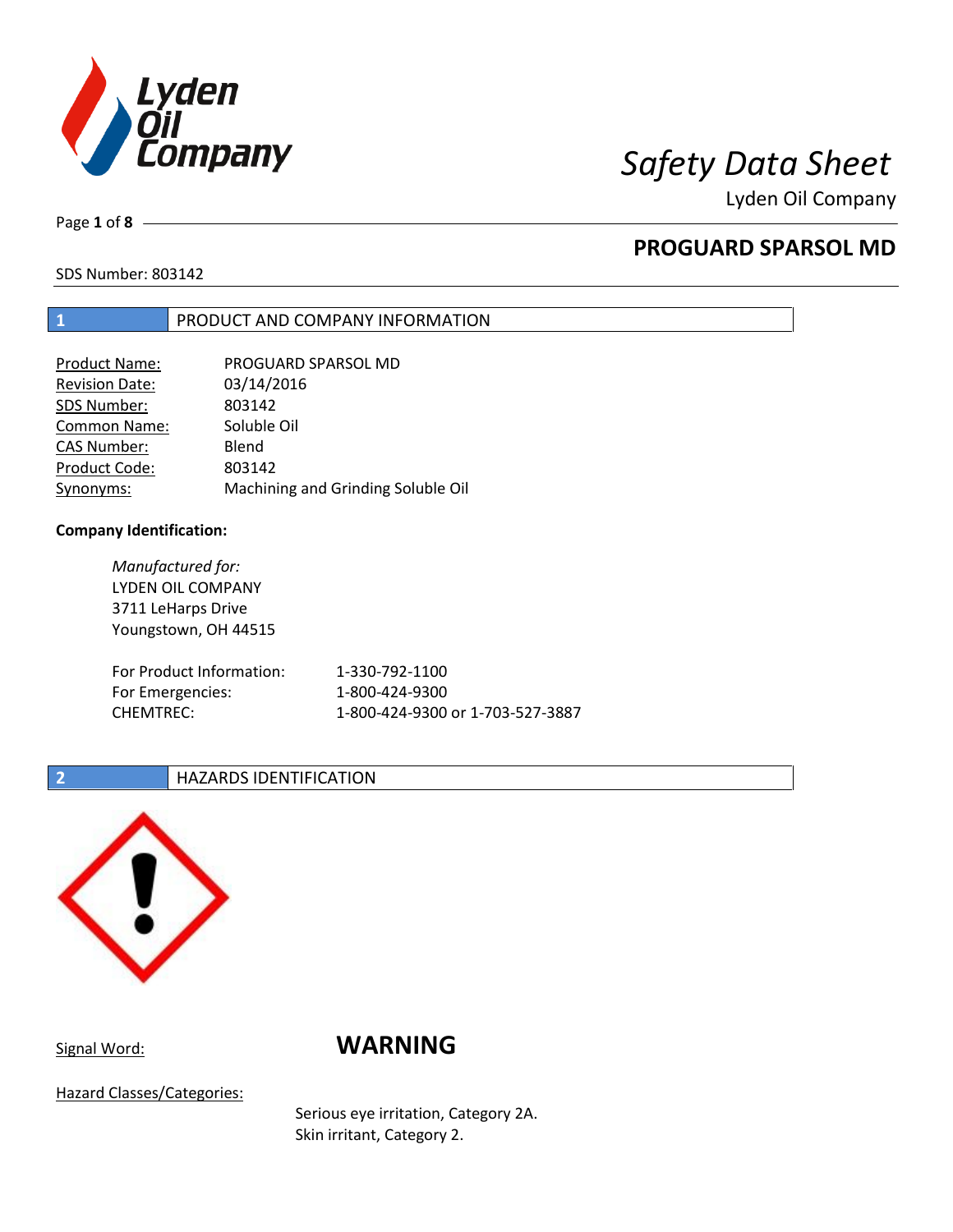

Page **2** of **8**

Lyden Oil Company

|                                 | <b>PROGUARD SPARSOL MD</b>                                                        |
|---------------------------------|-----------------------------------------------------------------------------------|
| <b>SDS Number: 803142</b>       |                                                                                   |
| Hazard Statement(s):            |                                                                                   |
|                                 | H319: Causes serious eye irritation.                                              |
|                                 | H315: Causes skin irritation.                                                     |
| <b>Precaution Statement(s):</b> |                                                                                   |
|                                 | P101: If medical advice is needed, have product container or label at<br>hand.    |
|                                 | P102: Keep out of reach of children.                                              |
|                                 | P103: Read label before use.                                                      |
|                                 | P280: Wear protective gloves and eye protection.                                  |
|                                 | P302+352: IF ON SKIN: Wash with plenty of soap and water.                         |
|                                 | P332+313: If skin irritation occurs: Get medical advice/attention.                |
|                                 | P305+351+338: IF IN EYES: Rinse cautiously with water for several                 |
|                                 | minutes. Remove contact lenses if present and easy to $do$ – continue<br>rinsing. |
|                                 | P337+313: If eye irritation persists get medical advice/attention.                |
|                                 | P362+364: Take off contaminated clothing and wash it before reuse.                |
| Other Hazard Statement(s):      |                                                                                   |
|                                 | -NFPA Ratings:                                                                    |
|                                 | Health = $1$                                                                      |
|                                 | Fire $= 1$                                                                        |
|                                 | Reactivity = $0$                                                                  |
|                                 |                                                                                   |

**3** COMPOSITION / INFORMATION ON INGREDIENTS

## Ingredients:

*Mixture of the substances listed below with nonhazardous additions.*

| <b>Chemical Name</b>                             | <b>CAS Number</b> | Percentage |
|--------------------------------------------------|-------------------|------------|
| Distillates (petroleum), hydrotreated naphthenic | 64742-53-6        | >55        |
| l Triethanolamine                                | 102-71-6          |            |

*\*Any concentration shown as a range is to protect confidentiality or is due to batch variation.*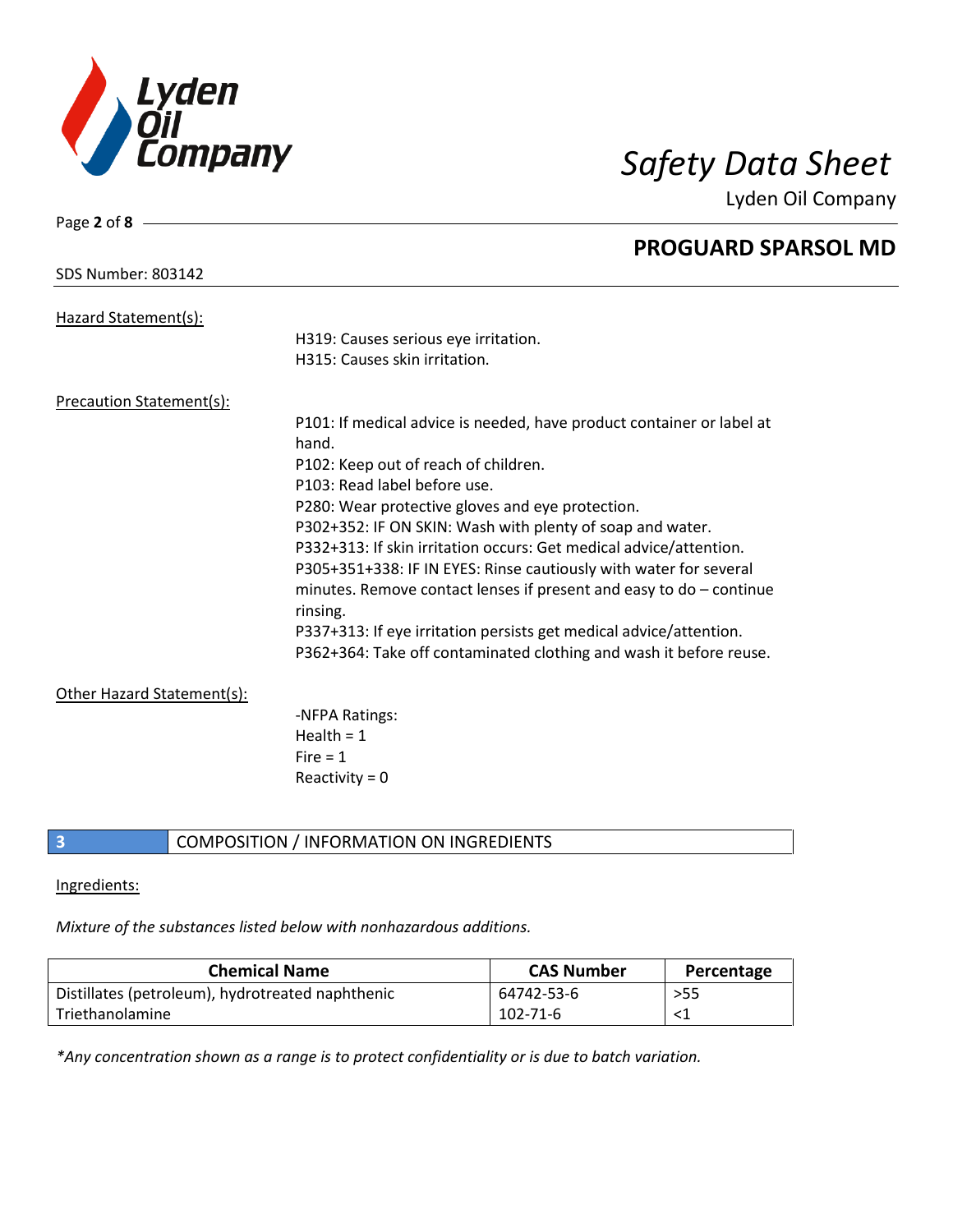

Lyden Oil Company

SDS Number: 803142

Page **3** of **8**

# **4** FIRST AID MEASURES Description of First Aid Measures: Inhalation: Remove victim to fresh air and keep at rest in a position comfortable for breathing. If the victim has difficulty breathing or tightness of the chest, is dizzy, vomiting or unresponsive, give oxygen with rescue breathing or CPR as required and transport to the nearest medical facility. Skin Contact: Flush skin with water, wash with soap and water. If irritation occurs, get medical attention. Remove contaminated clothing. Do not reuse clothing until cleaned. If material is injected under the skin, transport to the nearest medical facility for additional treatment. If redness, swelling, pain and/or blisters occur, transport to the nearest medical facility for additional treatment. Eye Contact: Flush eyes with running water for at least 15 minutes. If redness, burning, blurred vision or irritation persists, transport to nearest medical facility for additional treatment. Ingestion: Do NOT induce vomiting and obtain medical attention. Have victim rinse mouth out with water. If vomiting occurs spontaneously, keep head below hips to prevent aspiration. Symptoms and Effects, both acute and delayed: No further relevent data available. Recommended Actions:

Treat symptomatically. Call a doctor or poison control center for guidance.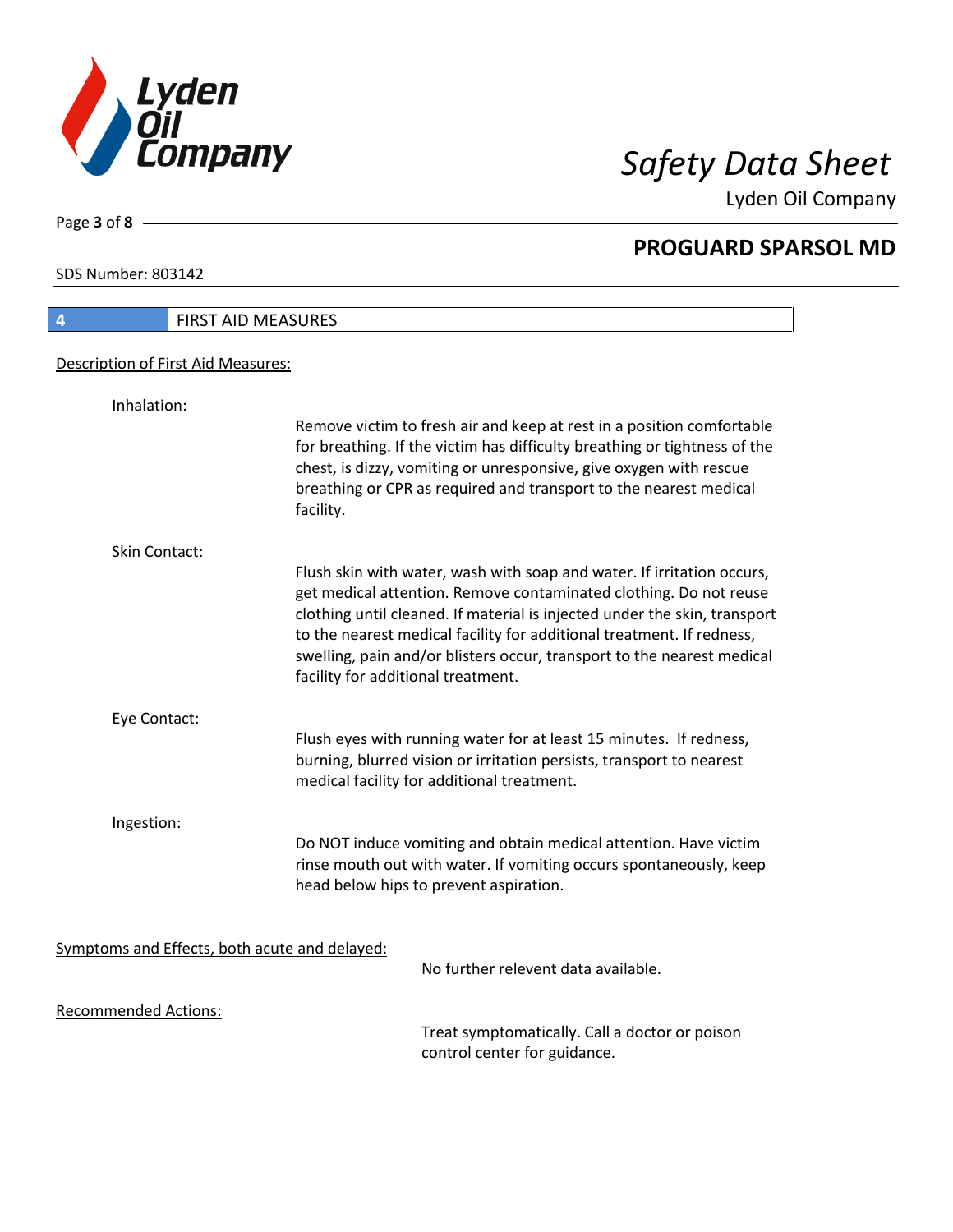

Lyden Oil Company

SDS Number: 803142

Page **4** of **8**

| FIRE FIGHTING MEASURES<br>5                           |                                                                                                                                                              |  |
|-------------------------------------------------------|--------------------------------------------------------------------------------------------------------------------------------------------------------------|--|
| Recommended Fire-Extinguishing Equipment:             | Use dry powder, foam, or carbon dioxide fire<br>extinguishers. Water may be ineffective in fighting<br>an oil fire unless used by experienced fire fighters. |  |
| Possible Hazards During a Fire:                       | The material as received will not support<br>combustion, however its residues may; therefore,<br>procedures for an oil fire should be followed.              |  |
| Recommendations to Firefighters:                      | Proper protective equipment including breathing<br>apparatus.                                                                                                |  |
| <b>ACCIDENTAL RELEASE MEASURES</b><br>$6\phantom{1}6$ |                                                                                                                                                              |  |
| <b>Personal Precautions:</b>                          | Avoid contact with skin, eyes, and clothing.                                                                                                                 |  |
| <b>Emergency Procedures:</b>                          | Contain spilled material, collect in suitable and<br>properly labeled containers.                                                                            |  |
| <b>Environmental Precautions:</b>                     | Do not allow to reach sewage system or any water<br>course.<br>Do not allow to enter ground waters.                                                          |  |
| <b>Cleanup Procedures:</b>                            |                                                                                                                                                              |  |

Pick up excess with inert absorbant material.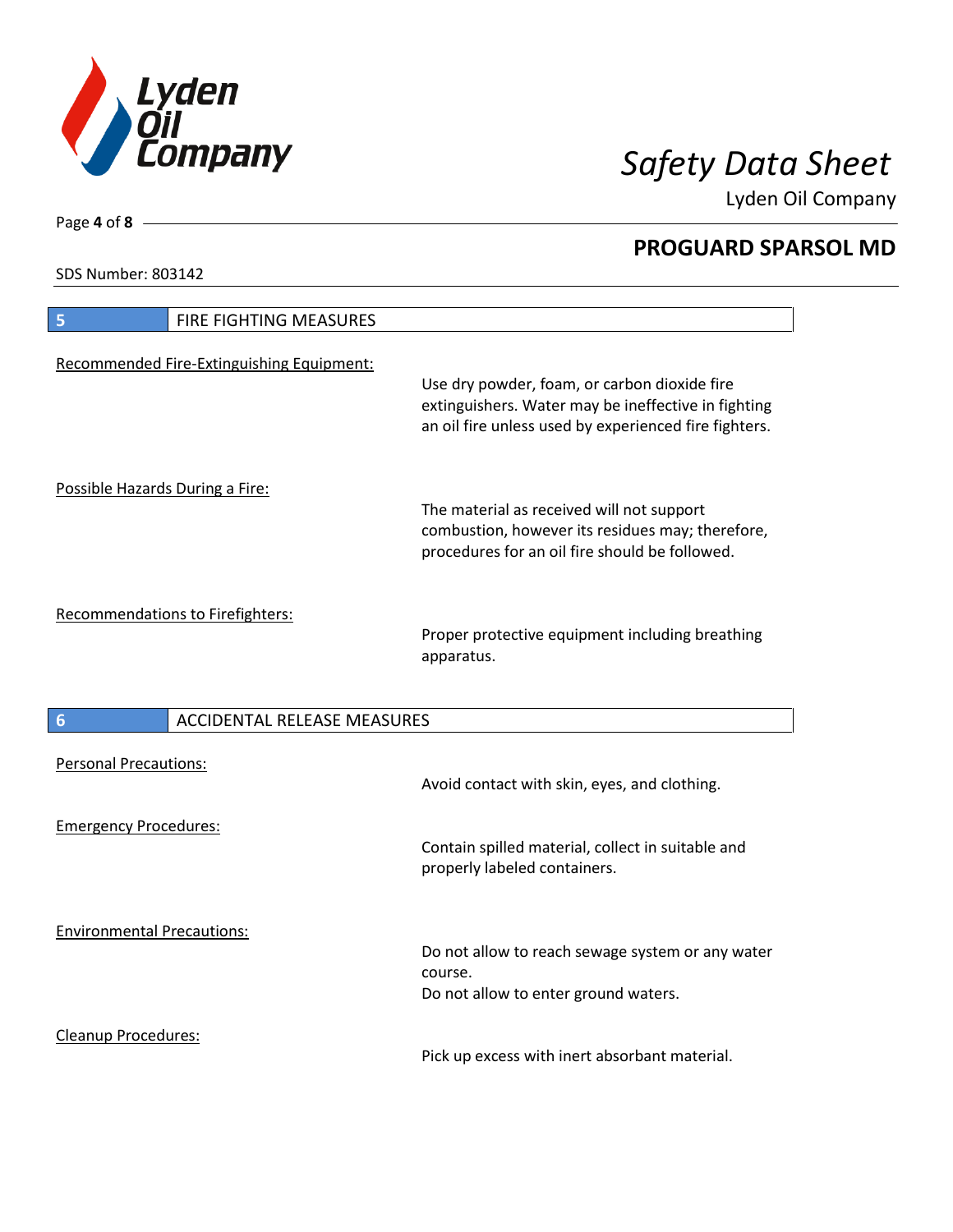

Lyden Oil Company

SDS Number: 803142

Page **5** of **8**

| 7                              | <b>HANDLING AND STORAGE</b>                        |                                                                                                                     |
|--------------------------------|----------------------------------------------------|---------------------------------------------------------------------------------------------------------------------|
| <b>Handling Precautions:</b>   |                                                    |                                                                                                                     |
|                                |                                                    | Handle with care and avoid spillage on the floor.<br>Do not cut, weld, drill, grind, braze, or solder<br>container. |
| <b>Storage Requirements:</b>   |                                                    |                                                                                                                     |
|                                |                                                    | Keep container tightly sealed.<br>Keep away from sources of ignition.                                               |
|                                |                                                    |                                                                                                                     |
| 8                              | EXPOSURE CONTROLS / PERSONAL PROTECTION            |                                                                                                                     |
| <b>Exposure Limits:</b>        |                                                    |                                                                                                                     |
|                                | -Distillates (petroleum), hydrotreated naphthenic: |                                                                                                                     |
|                                | OSHA TWA - 5mg/m <sup>3</sup> (oil mist)           |                                                                                                                     |
|                                | -102-71-6 Triethanolamine:                         |                                                                                                                     |
|                                | ACGIH TWA $-$ 5mg/m <sup>3</sup>                   |                                                                                                                     |
| <b>Engineering Controls:</b>   |                                                    |                                                                                                                     |
|                                |                                                    | All ventilation should be designed in accordance<br>with OSHA standard (29 CFR 1910.94).                            |
| Personal Protective Equipment: |                                                    |                                                                                                                     |
|                                |                                                    | Keep away from foodstuffs, beverages, and feed.<br>Immediately remove all soiled and contaminated<br>clothing.      |
|                                |                                                    | Wash hands before breaks and at the end of work.                                                                    |
|                                |                                                    | Avoid contact with eyes and skin.<br>Use safety glasses and gloves.                                                 |
|                                |                                                    |                                                                                                                     |
| $\overline{9}$                 | PHYSICAL AND CHEMICAL PROPERTIES                   |                                                                                                                     |

Color: Amber Physical State: Liquid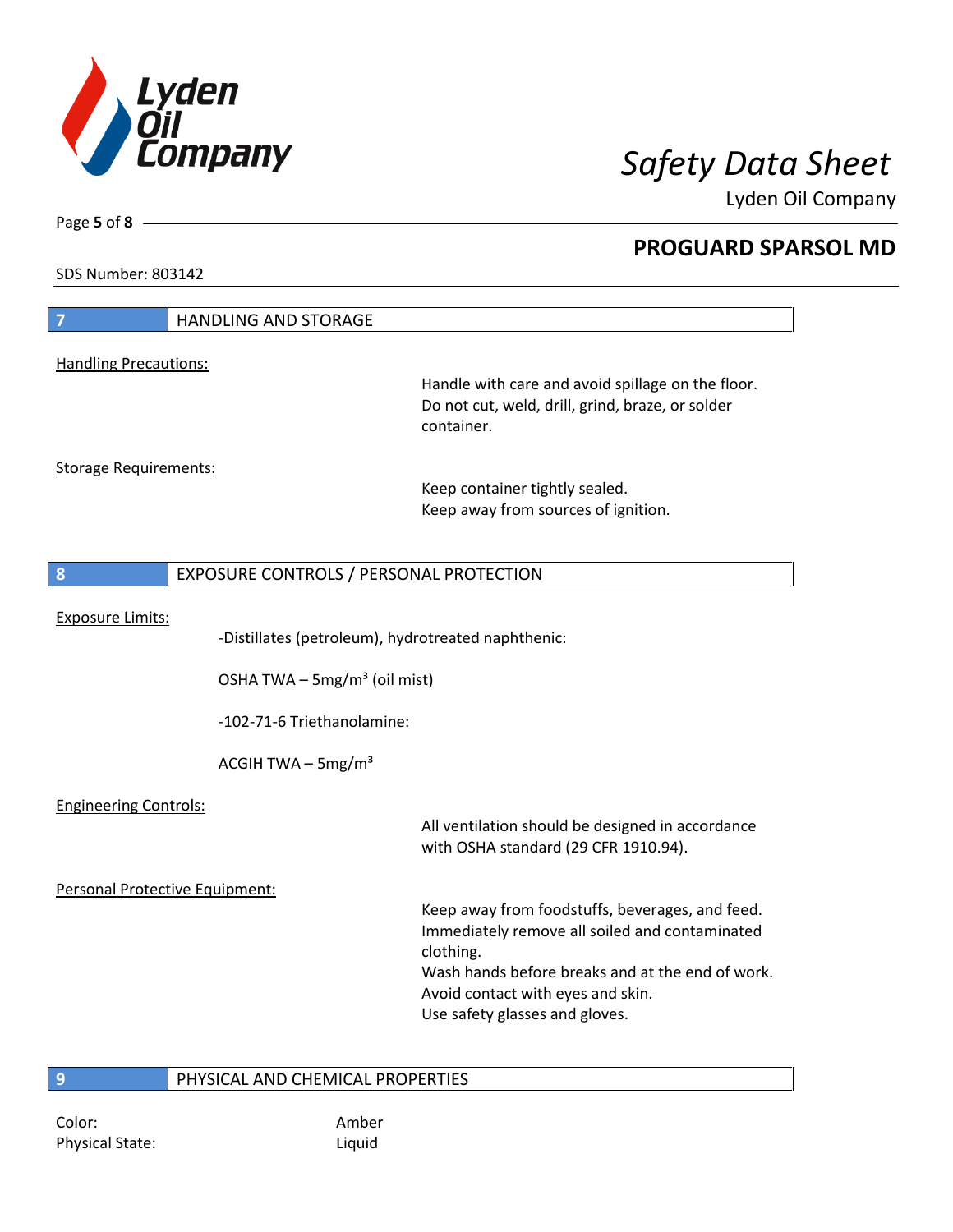

Lyden Oil Company

## SDS Number: 803142

Page **6** of **8**

| Characteristic                                   |
|--------------------------------------------------|
| Data not available                               |
| 9.3 (at 10%)                                     |
| Data not available                               |
| $>500^\circ$ F                                   |
| Data not available                               |
| $330^\circ$ F                                    |
| $<$ 1                                            |
| Data not available                               |
| Data not available                               |
| Data not available                               |
| Data not available                               |
| 0.9918                                           |
| Soluble in water                                 |
| Data not available                               |
| Data not available                               |
| Data not available                               |
| 225-375 mm <sup>2</sup> /sec (kinematic at 40°C) |
|                                                  |

## **10** STABILITY AND REACTIVITY

| Stability:                     | Stable under normal conditions.                                         |
|--------------------------------|-------------------------------------------------------------------------|
| Reactivity:                    | Not reactive under normal conditions.                                   |
| <b>Conditions to Avoid:</b>    | Extreme temperature, sparks, open flame, and<br>direct sunlight.        |
| <b>Hazardous Reactions:</b>    | No known hazardous reactions.                                           |
| <b>Incompatible Materials:</b> | Strong oxidizers and strong reducing agents.                            |
| <b>Decomposition Products:</b> | Oxides of carbon, nitrogen, sulhur, hydrogen<br>chloride, and hydrogen. |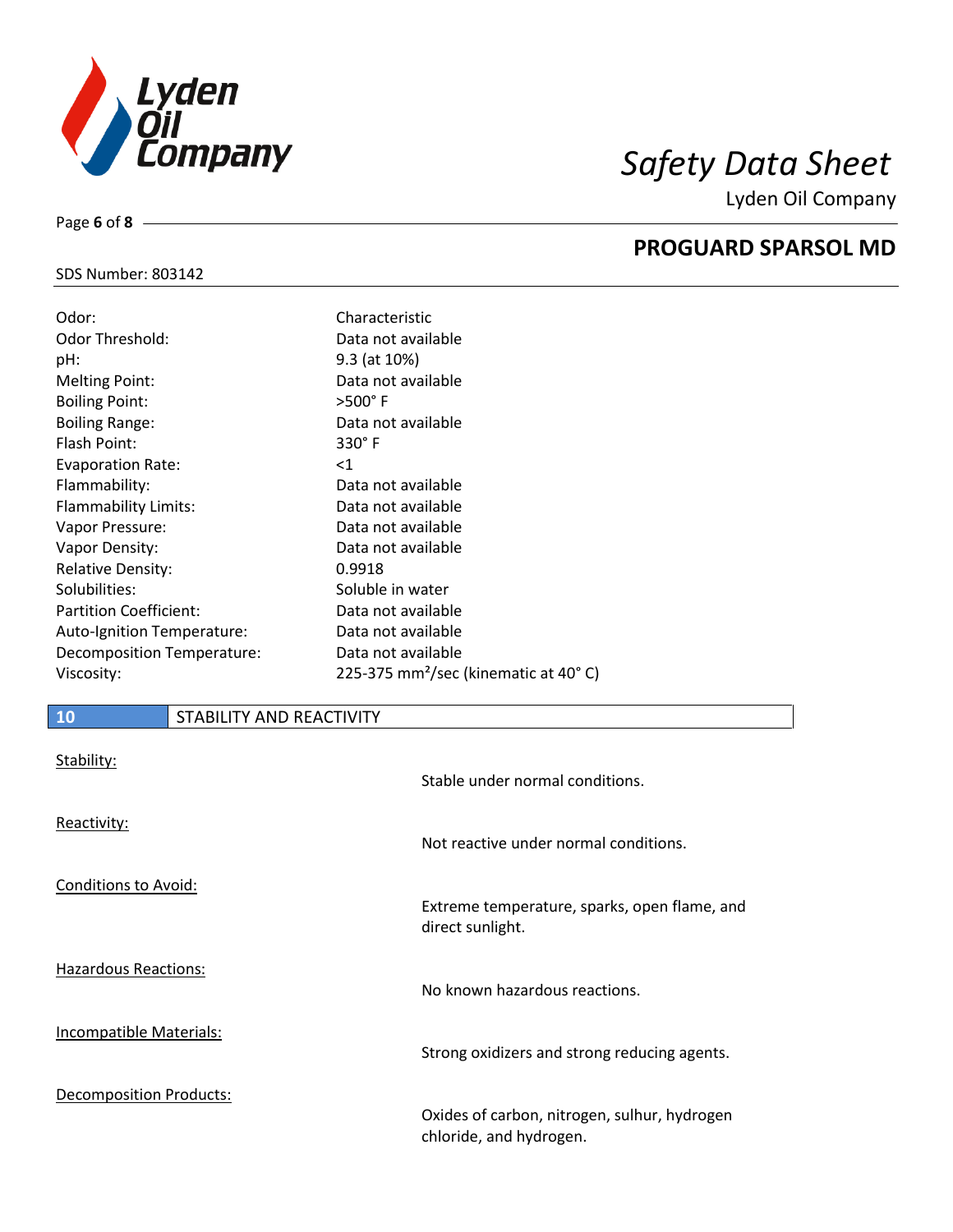

Lyden Oil Company

SDS Number: 803142

Page **7** of **8**

| <b>11</b><br><b>TOXICOLOGICAL INFORMATION</b>                                      |                                                                                                                           |
|------------------------------------------------------------------------------------|---------------------------------------------------------------------------------------------------------------------------|
| Routes of Exposure:                                                                | Skin and eye contact are the primary routes of<br>exposure although exposure may occur following<br>accidental ingestion. |
| <b>Exposure Effects:</b>                                                           | This mixture can cause irritation to skin and<br>irritation, redness to the eyes.                                         |
| <b>Measures of Toxicity:</b>                                                       | No test data available.                                                                                                   |
| Carcinogenic/Mutagenic Precautions:                                                | Non-carcinogenic and not expected to be<br>mutagentic.                                                                    |
| 12<br><b>ECOLOGICAL INFORMATION</b>                                                |                                                                                                                           |
| <b>Ecological Precautions:</b>                                                     | Avoid exposing to the environment.                                                                                        |
| <b>Ecological Effects:</b><br>No specific environmental or aquatic data available. |                                                                                                                           |
| 13<br><b>DISPOSAL CONSIDERATIONS</b>                                               |                                                                                                                           |
| <b>Disposal Methods:</b>                                                           | Dispose of waste material in accordance with all<br>local, state, and federal requirements.                               |
| <b>Disposal Containers:</b>                                                        | Use properly approved container for disposal.                                                                             |
| <b>Special Precautions:</b>                                                        | Do not flush to surface waters or drains.                                                                                 |